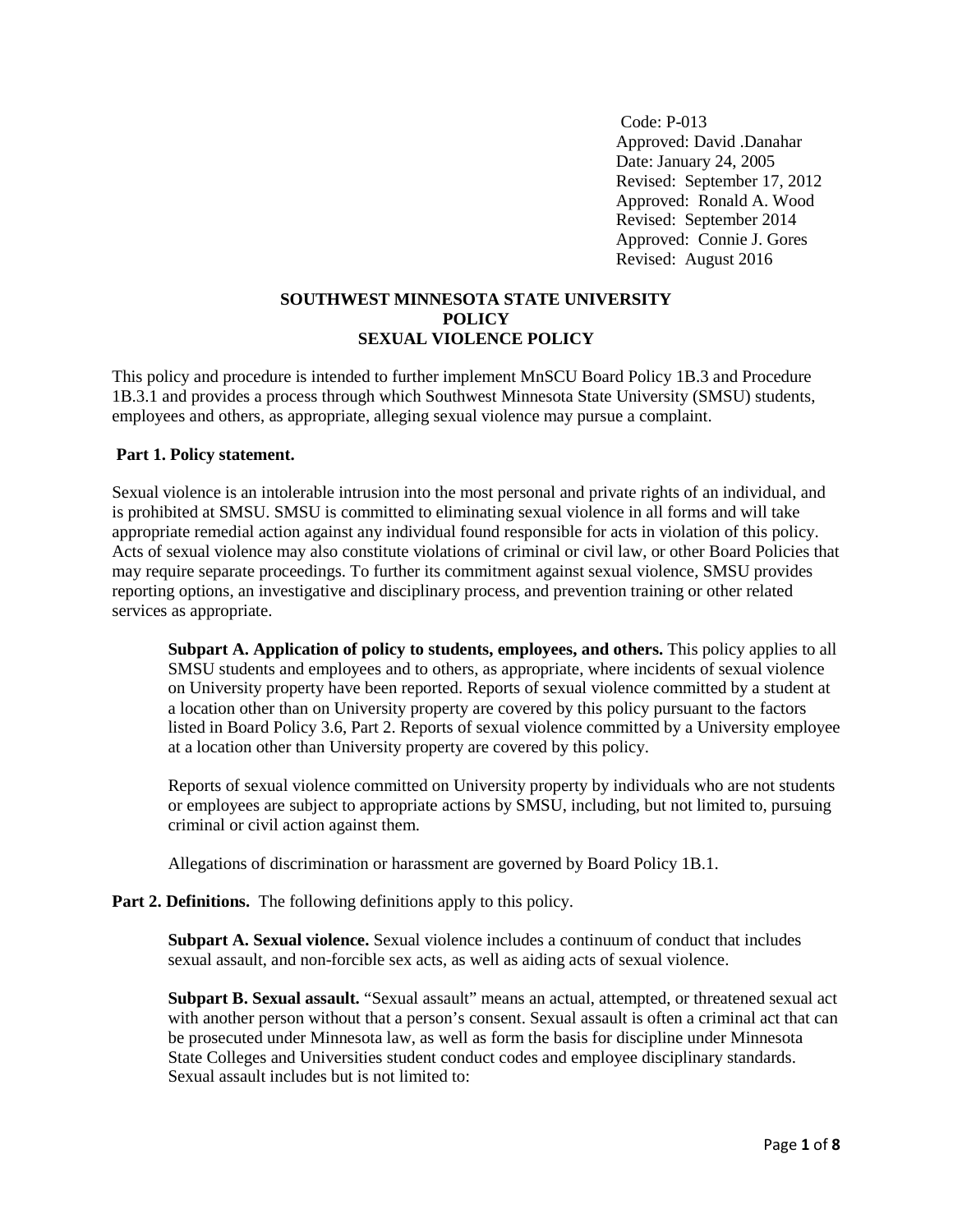- 1. Involvement without consent in any sexual act in which there is force, expressed or implied, or use of duress or deception upon the victim. Forced sexual intercourse is included in this definition, as are the acts commonly referred to as "date rape" or "acquaintance rape." This definition also includes the coercing, forcing, or attempting to coerce or force sexual intercourse or a sexual act on another.
- 2. Involvement in any sexual act when the victim is unable to give consent.
- 3. Intentional and unwelcome touching, or coercing, forcing, or attempting to coerce or force another to touch a person's intimate parts (defined as primary genital area, groin, inner thigh, buttocks, or breast).
- 4. Offensive sexual behavior that is directed at another such as indecent exposure or voyeurism.

**Subpart C. Dating and relationship violence.** Dating and relationship violence includes physical harm or abuse, and threats of physical harm or abuse, arising out of a personal intimate relationship. This violence also may be called domestic abuse or spousal/partner abuse and may be subject to criminal prosecution under Minnesota state law.

**Subpart D. Stalking.** Stalking is conduct directed at a specific person that is unwanted, unwelcome, or unreciprocated and that would cause a reasonable person to fear for her or his safety or the safety of others or to suffer substantial emotional distress.

**Subpart E. Consent.** Consent is informed, freely given and mutually understood. If coercion, intimidation, threats, and/or physical force are used, there is no consent. If the complainant is mentally or physically incapacitated or impaired so that the complainant cannot understand the fact, nature, or extent of the sexual situation, there is no consent; this includes conditions due to alcohol or drug consumption, or being asleep or unconscious. Silence does not necessarily constitute consent, and past consent of sexual activities does not imply ongoing future consent. Whether the respondent has taken advantage of a position of influence over the complainant may be a factor in determining consent.

**Subpart F. Non-forcible sex acts.** Non-forcible acts include unlawful sexual acts where consent is not relevant, such as sexual contact with an individual under the statutory age of consent, as defined by Minnesota law, or between persons who are related to each other within degrees wherein marriage is prohibited by law.

**Subpart G. System property.** "System property" means the facilities and land owned, leased, or under the primary control of Minnesota State Colleges and Universities, its Board of Trustees, system office, colleges and universities.

**Subpart H. Employee.** "Employee" means any individual employed by Minnesota State Colleges and Universities, its colleges and universities and system office, including student workers.

**Subpart I. Student.** The term "student" includes all persons who: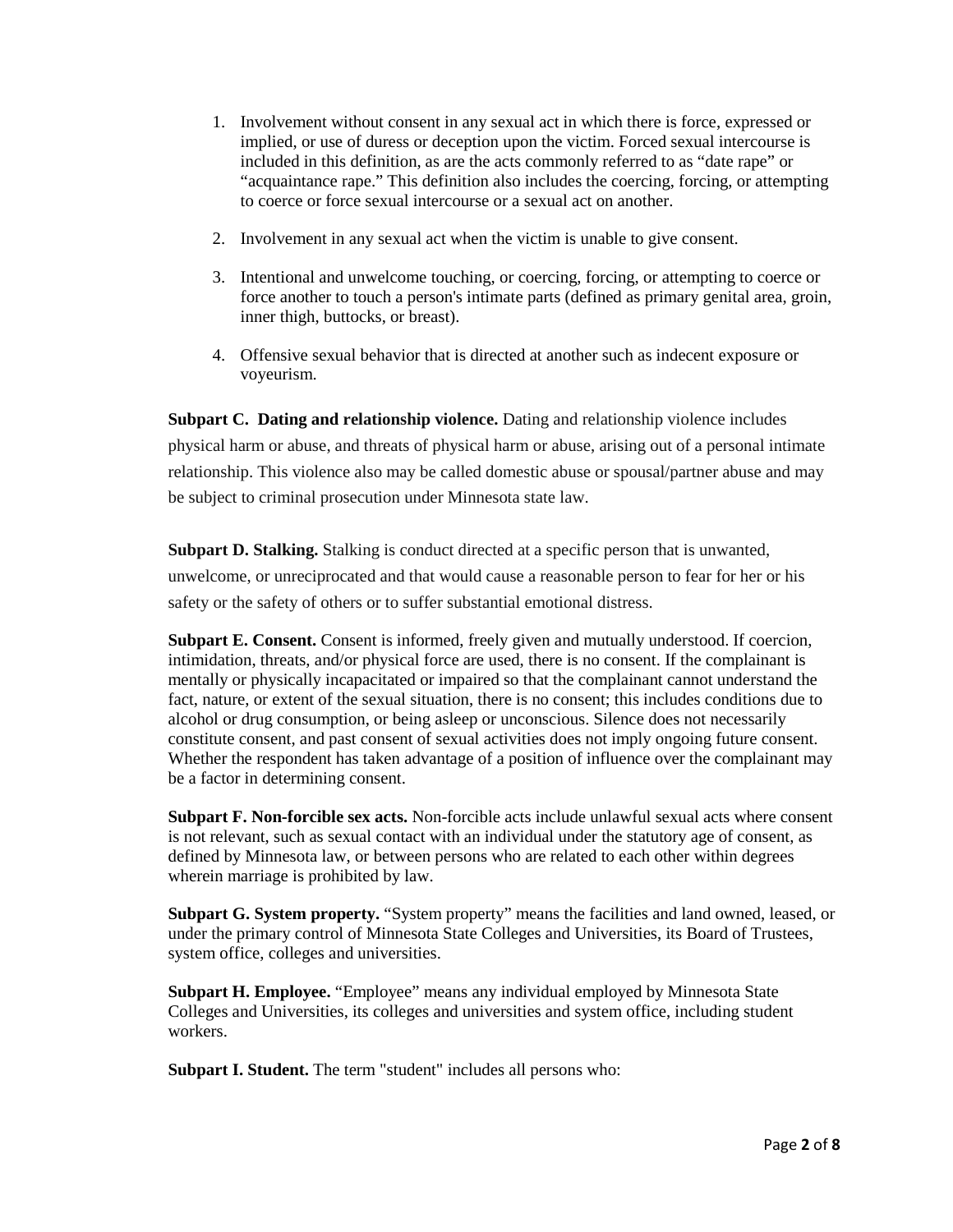- 1. Are enrolled in one or more courses, either credit or non-credit, through a college or university;
- 2. Withdraw, transfer or graduate, after an alleged violation of the student conduct code;
- 3. Are not officially enrolled for a particular term but who have a continuing relationship with the college or university; or
- 4. Have been notified of their acceptance for admission or have initiated the process of application for admission or financial aid; or
- 5. Are not college or university employees and are not enrolled in the institution but live in a college or university residence hall.

**Subpart J. Campus security authority.** Campus security authority includes the following categories of individuals at a college or university:

- 1. A college or university security department;
- 2. Other individuals who have campus security responsibilities in addition to a college or university security department;
- 3. Any individual or organization identified in a college or university security policy as an individual or organization to which students and employees should report criminal offenses;
- 4. An official of a college or university who has significant responsibility for student and campus activities, including, but not limited to, student housing, student discipline, and campus judicial proceedings; advisors to recognized student organizations, and athletic coaches. Professional counselors, whose official responsibilities include providing mental health counseling, and who are functioning within the scope of their license or certification are not included in this definition.

## **Part 3. Reporting Incidents of Sexual Violence**

**Subpart A. Prompt Reporting.** The University urges victims of sexual violence to report incidents as soon as possible so that authorities can take whatever action is necessary to preserve evidence, pursue the assailant, or take other appropriate action. A medical examination within 72 hours is critical in preserving evidence of sexual assault and proving a criminal or civil case against a perpetrator. However, an incident of sexual violence can be reported at any time.

**Subpart B**. **Reporting Incidents of Sexual Violence.** Complainants are strongly encouraged to report incidents of sexual violence to local law enforcement officials for the location where the incident occurred (911) and to the University Public Safety Office.

Emergency – 911 Marshall Police – 537-7000, 611 W Main St., Marshall, MN University Public Safety – 537-7252, FH Basement Avera Marshall Regional Medical Center 532-9661, 300 S Bruce St., Marshall, MN SMSU Title IX Coordinator – 537-6544, BA 257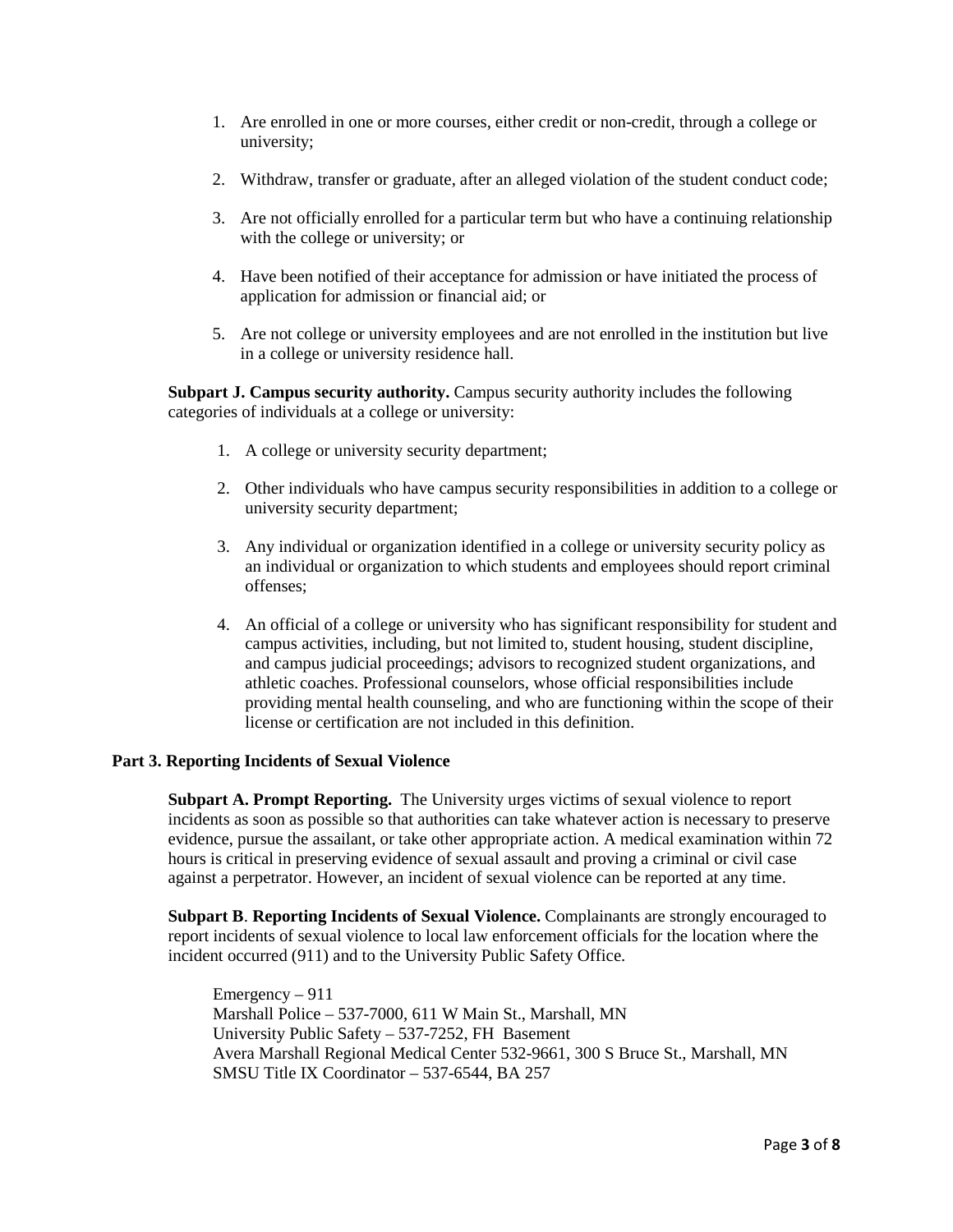Incidents of sexual violence can also be reported to any Campus Security Authority as described in Part 2, Subpart H. above.

**Subpart C. Assistance in reporting.** When informed of an alleged incident of sexual violence, all SMSU students and employees are urged to encourage and assist complainants, as needed, to report the incident to local law enforcement, local victim/survivor services and campus security authorities.

SMSU campus security authorities, when informed of an alleged incident of sexual violence, shall promptly assist the complainant, including providing guidance in filing complaints with outside agencies including law enforcement; obtaining appropriate assistance from victim/survivor services or medical treatment professionals; and filing a complaint with campus officials responsible for enforcing the student conduct code or employee conduct standards.

When appropriate, SMSU may pursue legal action against a respondent, including, but not limited to, trespass or restraining orders, in addition to disciplinary action under the applicable student or employee conduct standard. SMSU may take actions it deems necessary or appropriate in response to all protection, restraining or no contact orders.

**Subpart D**. **Support Resources.** Complainants are also encouraged to contact the local victim/survivor services office and counseling and health care providers. There are a number of resources available on the University campus or in the local area to assist a victim in recovering from and dealing with an incident of sexual violence.

New Horizons Crisis Center – 532-5764 SMSU Counseling – 537-7150 Western Human Development – 532-3236

## **Part 4. Notice of Complainant rights**

Following a report of sexual violence, the complainant shall be notified of the following:

- a. The right to file criminal charges with local law enforcement officials.
- b. Victims of sexual violence have rights under the "Campus Sexual Assault Victims' Bill of Rights" part of the *Higher Education Amendments of 1992* (Public Law: 102-325, section 486(c)) and the Crime Victims Bill of Rights (Minnesota Statute 611A.01-06), including the right to assistance from the Crime Victims Reparation Board (651) 282- 6256 or 800-247-0390, and the Minnesota Office of Crime Victims Ombudsman at 800- 247-0390.
- c. University Public Safety staff, when informed of an alleged incident of violence, will promptly assist the complainant, including providing guidance in filing complaints with outside agencies including law enforcement; obtaining appropriate assistance from victim/survivor services or medical treatment professionals; and filing a complaint with the University Community Expectations Program (UCEP) Coordinator and Affirmative Action Officer.
- d. University Public Safety personnel will assist in preserving materials related to an investigation.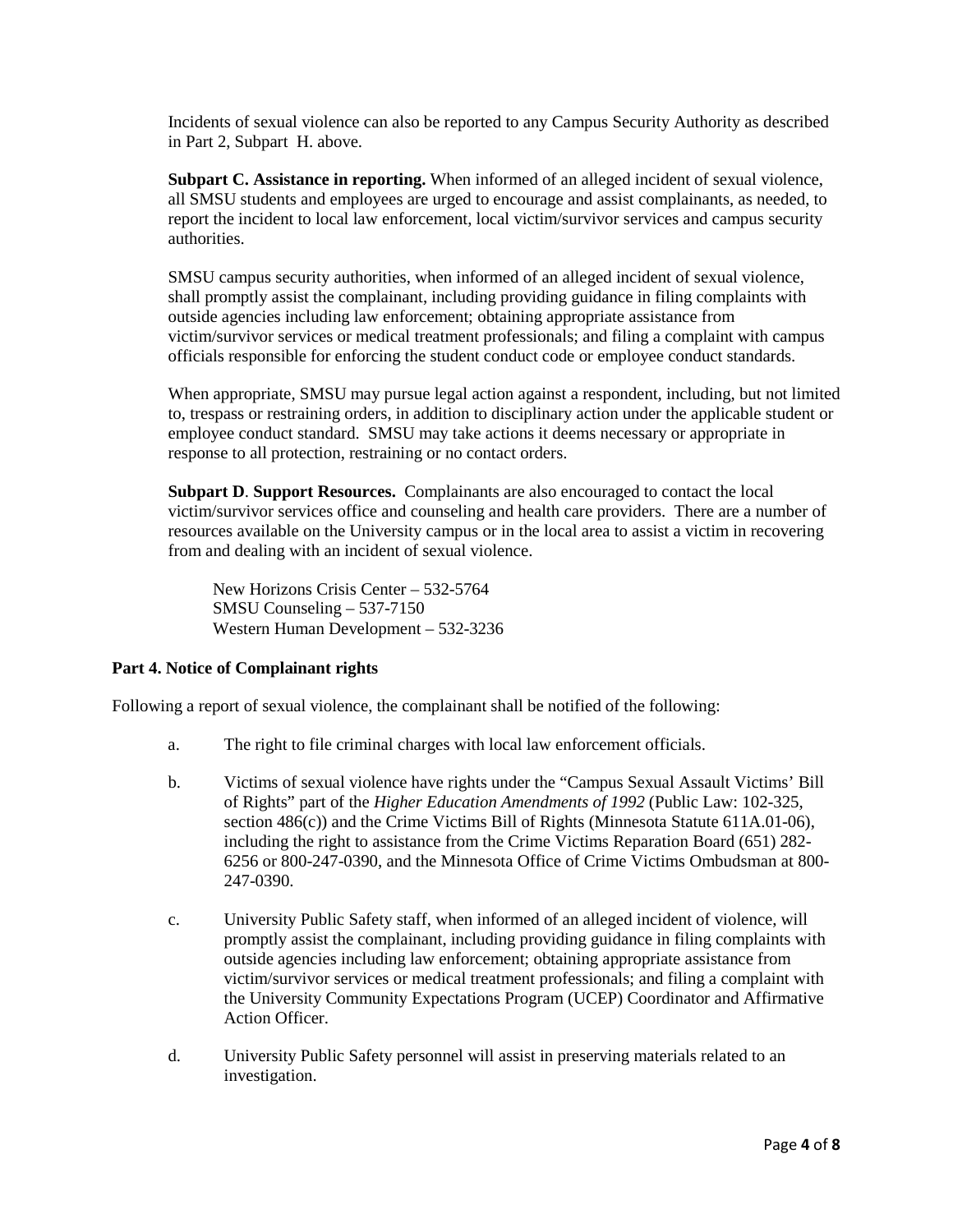- e. Complaints of incidents of sexual violence made to the University Public Safety Office will be promptly and appropriately investigated and resolved.
- f. The University may take interim action to prevent unwanted contact with the alleged assailant during any investigation including, but not limited to, reassigning or placing on administrative leave an employee alleged to have violated this policy, in accordance with the procedures in System Procedure 1B.1.1. Such action must be consistent with the applicable collective bargaining agreement or personnel plan.

The University may summarily suspend or take other temporary measures against a student alleged to have committed a violation of this policy, in accordance with System Procedure 1B.1.1 or Board Policy 3.

## **Part 5**. **Complaint Procedure**

- a. If the respondent is an employee, the investigation and disciplinary decision-making shall be conducted pursuant to the procedures outlined in MnSCU Board Procedure 1.B.1.1, except for the use of the optional "Personal Resolution" described in Part 3. The Designated Officer conducting the investigation will be Mike Munford, Director of University Public Safety, 507-537-7858
- b. If the respondent is a student, the investigation and disciplinary decision-making shall be conducted pursuant to the procedures outlined in MnSCU Board Procedure 1.B.1.1, except for the use of the optional "Personal Resolution" described in Part 3. The Designated Officer conducting the investigation will be Michael Kurowski, Coordinator of Student Judicial Affairs, 507-537-6018.
- c. If the respondent is both an employee and a student, the investigation shall be conducted pursuant to the procedures outlined in the MnSCU Board Procedure 1.B.1.1. The Designated Officer conducting the investigation will be Mike Munford, Director of University Public Safety, 507-537-7858. The results of the investigation will be submitted for review to both the decision maker appointed under Procedure 1.B.1.1, Part 2, Subpart B, concerning personnel action, and to the President or designee concerning the student action.
- d. If a complainant does not desire to pursue a complaint through the University's procedure, SMSU reserves the right to investigate and resolve the complaint as it deems appropriate.
- e. Mediation will not, under any circumstances, be used to resolve a complaint of sexual assault against another student or employee.
- f. Permit a student complainant and a student respondent to have the same opportunity to have an appropriate support person or advisor present at any interview or hearing, in a manner consistent with the governing procedures and applicable data practices law.
- g. Employees shall have the right to representation consistent with the appropriate collective bargaining agreement or personnel plan.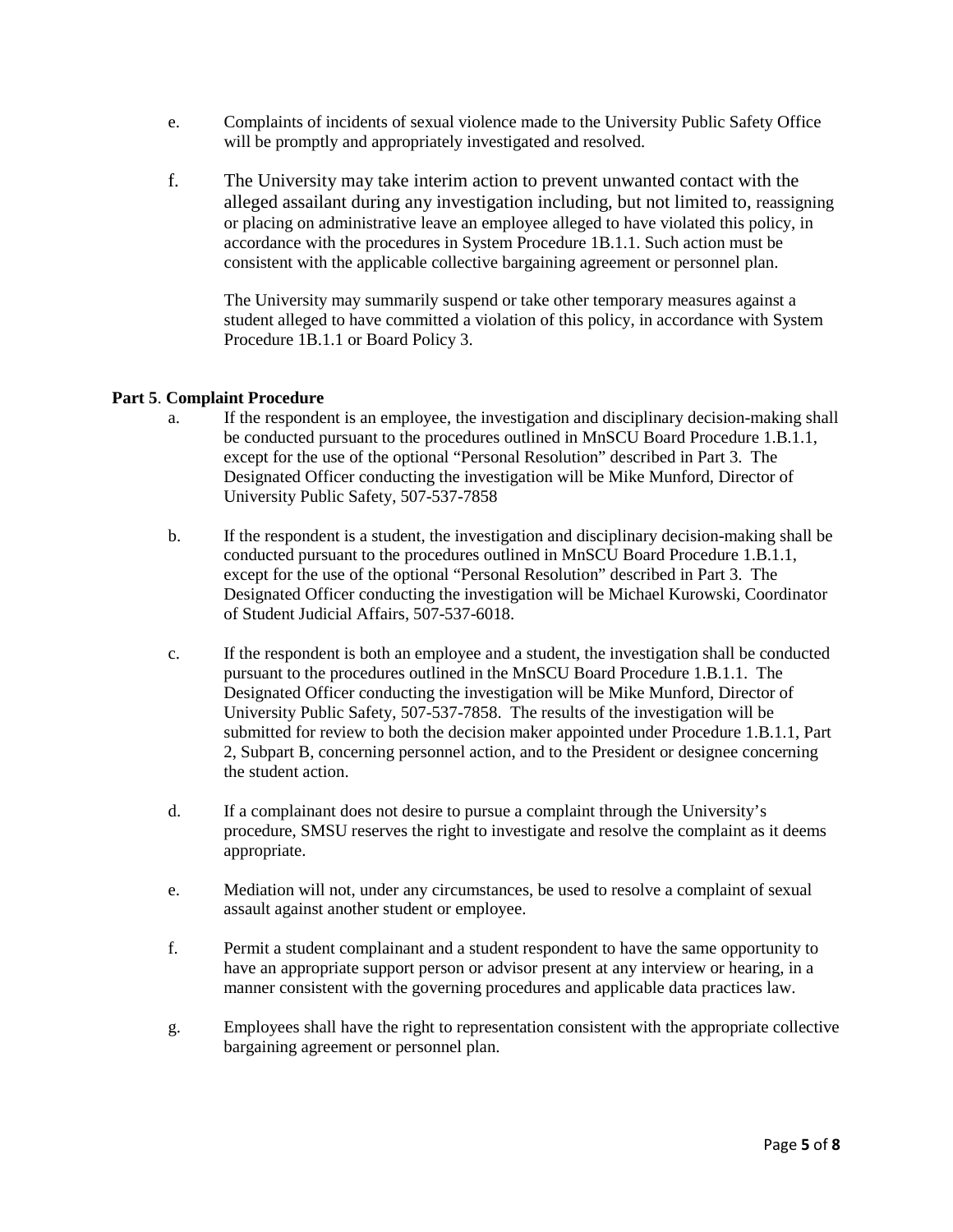- h. Proceed as prompt as possible, however a complete investigation of an incident of sexual assault may take up to 60 days, depending on the complexity of the investigation. Both the complainant and respondent may be given periodic status updates.
- i. Decision will be based on a preponderance of evidence standard, meaning that it is more likely than not that the policy or code has been violated. The past sexual history of the complainant and respondent shall be deemed irrelevant except as that history may directly relate to the incident being considered. A respondent's use of any drug, including alcohol, judged to be related to the offence may be considered to be an exacerbating rather than mitigating circumstance.
- j. The On-campus proceedings will be prompt, fair and impartial and conducted by officials who receive annual training on issues related to domestic violence, dating violence, sexual assault, and stalking and how to conduct investigation and hearing process that protects the safety of victims and promotes accountability.
- k. Both parties will simultaneously receive a response regarding the outcome of the complaint. Any appeal must be made to the Office of the President or designee within 10 days of receipt of the decision.

# **Part 6**. **Confidentiality of Reporting**

**Subpart A. Confidential reports.** Because of laws concerning government data contained in Minnesota Statutes §13, the Minnesota Government Data Practices Act, colleges and universities cannot guarantee confidentiality to those who report incidents of sexual violence except where those reports are privileged communications with licensed health care professionals. Some offcampus reports also may be legally privileged by law, such as reports to clergy, private legal counsel, or health care professionals.

**Subpart B. Reports to campus security authorities.** Complainants of sexual violence may contact any campus security authority for appropriate assistance or to report incidents. Absolute confidentiality of reports made to campus security authorities cannot be promised. However, campus security authorities shall not disclose personally identifiable information about a complainant of sexual violence without the complainant's consent except as may be required or permitted by law. There may be instances in which SMSU determines it needs to act regardless of whether the parties have reached a personal resolution or if the complainant requests that no action be taken. In such instances, SMSU will investigate and take appropriate action, taking care to protect the identity of the complainant and any other reporter in accordance with this procedure. However, the ability of the University to adequately respond to a complaint of sexual violence may be limited.

**Subpart C. Required Reports.** Any campus security authority or any SMSU employee with supervisory or student-advising responsibility who has been informed of an alleged incident of sexual violence must follow University procedures for making a report for the annual crime statistics report. In addition, the campus security authority shall report to other school officials, as appropriate, such as the University Public Safety, Affirmative Action Office, the Student Judicial Affairs Office, and/or the designated Title IX compliance coordinator, in order to initiate any applicable investigative or other resolution procedures.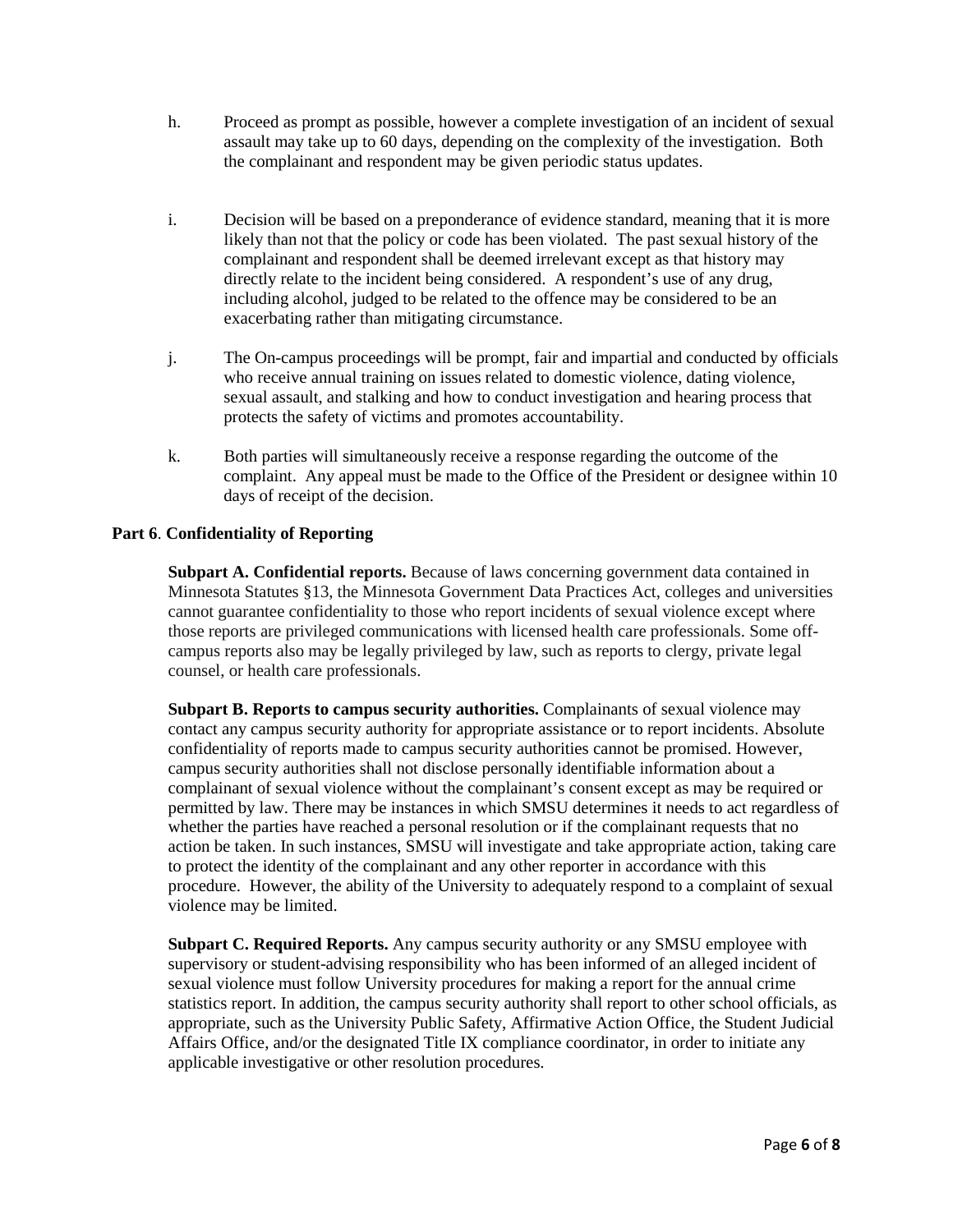Campus security authorities may be obligated to report to law enforcement the fact that a sexual assault has occurred, but the name or other personally identifiable information about the complainant will be provided only with the consent of the complainant, except as may be required or permitted by law.

## **Part 7. Investigation and disciplinary procedures**

**Subpart A. Relationship to parallel proceedings.** In general, SMSU investigation and disciplinary procedures for allegations of sexual violence will proceed independent of any action taken in criminal or civil courts. SMSU need not, and in most cases should not, delay its proceedings while a parallel legal action is on-going. If SMSU is aware of a criminal proceeding involving the alleged incident, they may contact the prosecuting authority to coordinate when feasible. Criminal or civil court proceedings are not a substitute for SMSU procedures.

**Subpart B. False statements prohibited.** SMSU takes allegations of sexual violence very seriously and recognizes the consequences such allegations may have on a respondent as well as the complainant. Any individual who knowingly provides false information regarding the filing of a complaint or report of sexual violence or during the investigation of such a complaint or report may be subject to discipline or under certain circumstances, legal action. Complaints of conduct that are found not to violate policy are not assumed to be false.

**Subpart C. Discretion to deal with policy violations disclosed in investigation.** SMSU reserves the right to determine whether to pursue violations of policy by students or employees other than the respondent, including a complainant or witness, that come to light during the investigation of an incident of sexual violence. In order to encourage reporting of sexual violence, under appropriate circumstances SMSU administrators may choose to deal with violations of MnSCU or SMSU policies in a manner other than disciplinary action.

**Subpart D. Sanctions.** Sanctions that may be imposed if a finding is made that sexual violence has occurred include, but are not limited to, suspension, expulsion of students or termination from employment. The appropriate sanction will be determined on a case-by-case basis taking into account the severity of the conduct, the student's or employee's previous disciplinary history, and other factors as appropriate.

**Subpart E. Retaliation prohibited.** Actions by a student or employee intended as retaliation, reprisal or intimidation against an individual for making a complaint or participating in any way in a report or investigation under this policy are prohibited and are subject to appropriate disciplinary action.

## **Part 8**. **Sexual Violence Prevention and Education**

SMSU conducts a number of programs aimed at preventing sexual violence and making the SMSU community aware of the potential of such crimes.

- These programs include nightly security patrols of the campus, providing escorts, inspecting the campus for potentially dangerous areas, and implementing programs to inspect campus lighting and shrubbery.
- Residence Hall staff, University Public Safety, Health Center, and Counseling Offices provide educational programs concerning sexual assault awareness.
- University Public Safety provides on-line training to Campus Security Authorities related to their requirements under the Clery Act.